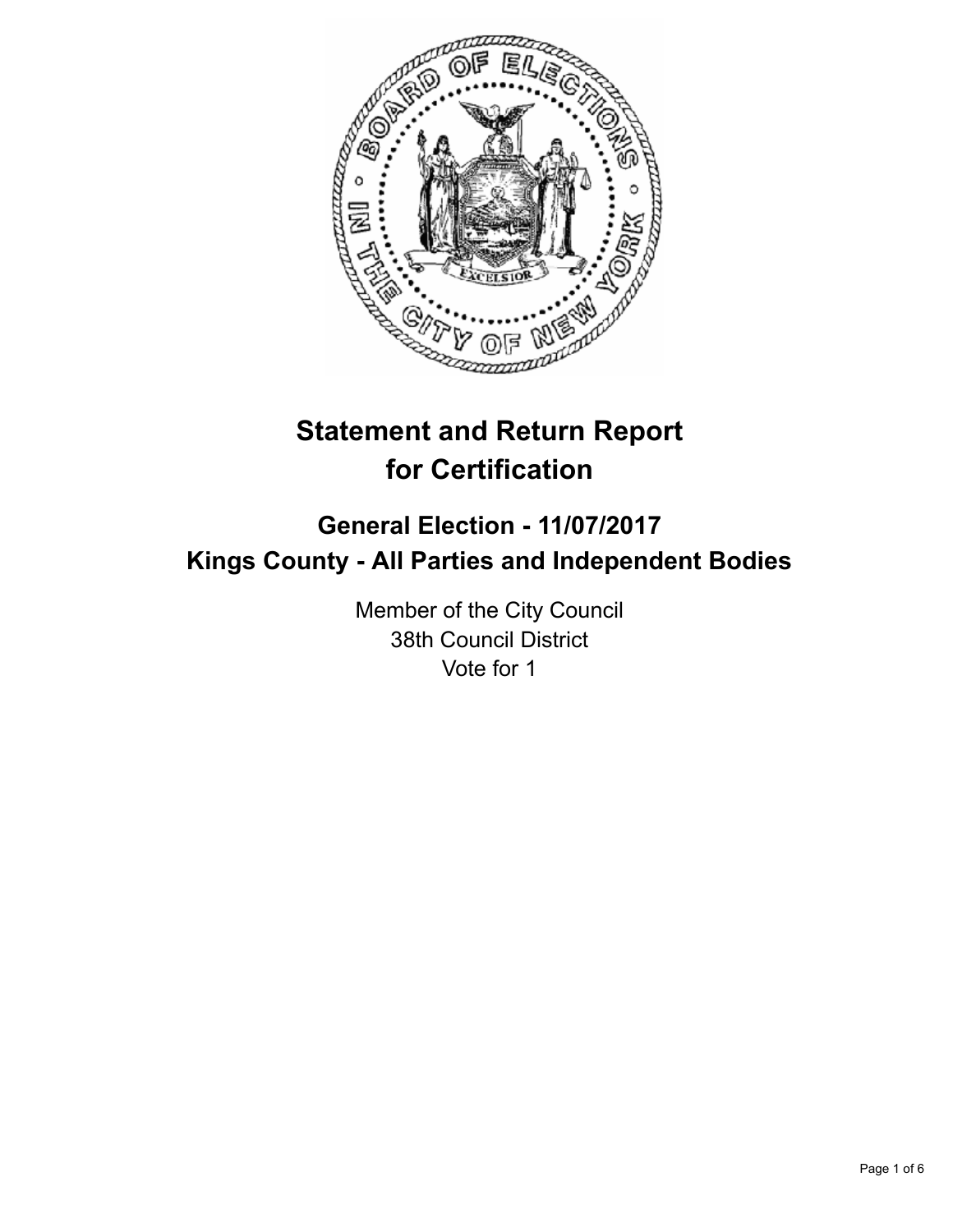

#### **Assembly District 44**

| <b>PUBLIC COUNTER</b>                                    | 720 |
|----------------------------------------------------------|-----|
| <b>MANUALLY COUNTED EMERGENCY</b>                        | 0   |
| <b>ABSENTEE / MILITARY</b>                               | 6   |
| AFFIDAVIT                                                | 3   |
| <b>Total Ballots</b>                                     | 729 |
| Less - Inapplicable Federal/Special Presidential Ballots | 0   |
| <b>Total Applicable Ballots</b>                          | 729 |
| CARLOS MENCHACA (DEMOCRATIC)                             | 501 |
| ALLAN E. ROMAGUERA (CONSERVATIVE)                        | 11  |
| CARMEN V. HULBERT (GREEN)                                | 47  |
| CARLOS MENCHACA (WORKING FAMILIES)                       | 121 |
| DELVIS VALDES (REFORM)                                   | 3   |
| <b>Total Votes</b>                                       | 683 |
| Unrecorded                                               | 46  |

#### **Assembly District 48**

| PUBLIC COUNTER                                           | 74             |
|----------------------------------------------------------|----------------|
| <b>MANUALLY COUNTED EMERGENCY</b>                        | 0              |
| <b>ABSENTEE / MILITARY</b>                               |                |
| AFFIDAVIT                                                | 1              |
| <b>Total Ballots</b>                                     | 76             |
| Less - Inapplicable Federal/Special Presidential Ballots | 0              |
| <b>Total Applicable Ballots</b>                          | 76             |
| CARLOS MENCHACA (DEMOCRATIC)                             | 34             |
| ALLAN E. ROMAGUERA (CONSERVATIVE)                        | 13             |
| CARMEN V. HULBERT (GREEN)                                |                |
| CARLOS MENCHACA (WORKING FAMILIES)                       | $\overline{2}$ |
| DELVIS VALDES (REFORM)                                   | 0              |
| KALMAN YEGER (WRITE-IN)                                  |                |
| MOSHE CHAIM (WRITE-IN)                                   | 1              |
| <b>Total Votes</b>                                       | 52             |
| Unrecorded                                               | 24             |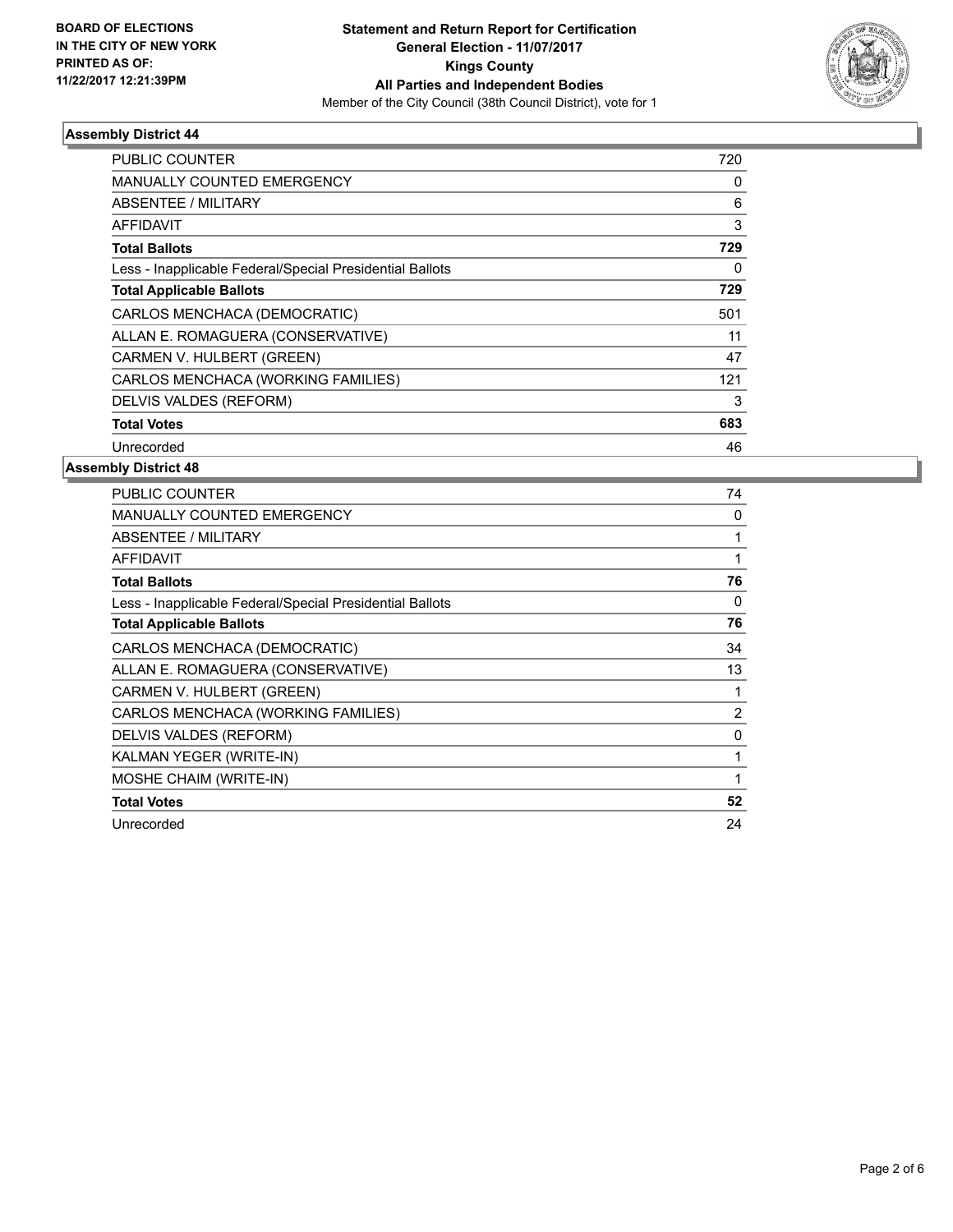

#### **Assembly District 49**

| <b>PUBLIC COUNTER</b>                                    | 2,448          |
|----------------------------------------------------------|----------------|
| MANUALLY COUNTED EMERGENCY                               | 1              |
| <b>ABSENTEE / MILITARY</b>                               | 43             |
| <b>AFFIDAVIT</b>                                         | 20             |
| <b>Total Ballots</b>                                     | 2,512          |
| Less - Inapplicable Federal/Special Presidential Ballots | 0              |
| <b>Total Applicable Ballots</b>                          | 2,512          |
| CARLOS MENCHACA (DEMOCRATIC)                             | 1,363          |
| ALLAN E. ROMAGUERA (CONSERVATIVE)                        | 324            |
| CARMEN V. HULBERT (GREEN)                                | 121            |
| CARLOS MENCHACA (WORKING FAMILIES)                       | 105            |
| DELVIS VALDES (REFORM)                                   | 96             |
| ANGEL JUSTINO ORTIZ (WRITE-IN)                           | 1              |
| FELIX W ORTIZ (WRITE-IN)                                 | 1              |
| QUAGRSTIAS MOORE (WRITE-IN)                              | 1              |
| STEPHEN COLBERT (WRITE-IN)                               | 1              |
| UNATTRIBUTABLE WRITE-IN (WRITE-IN)                       | $\overline{2}$ |
| <b>VINCENT PINELLO (WRITE-IN)</b>                        | 1              |
| YONI HIKIND (WRITE-IN)                                   | 1              |
| <b>Total Votes</b>                                       | 2,017          |
| Unrecorded                                               | 495            |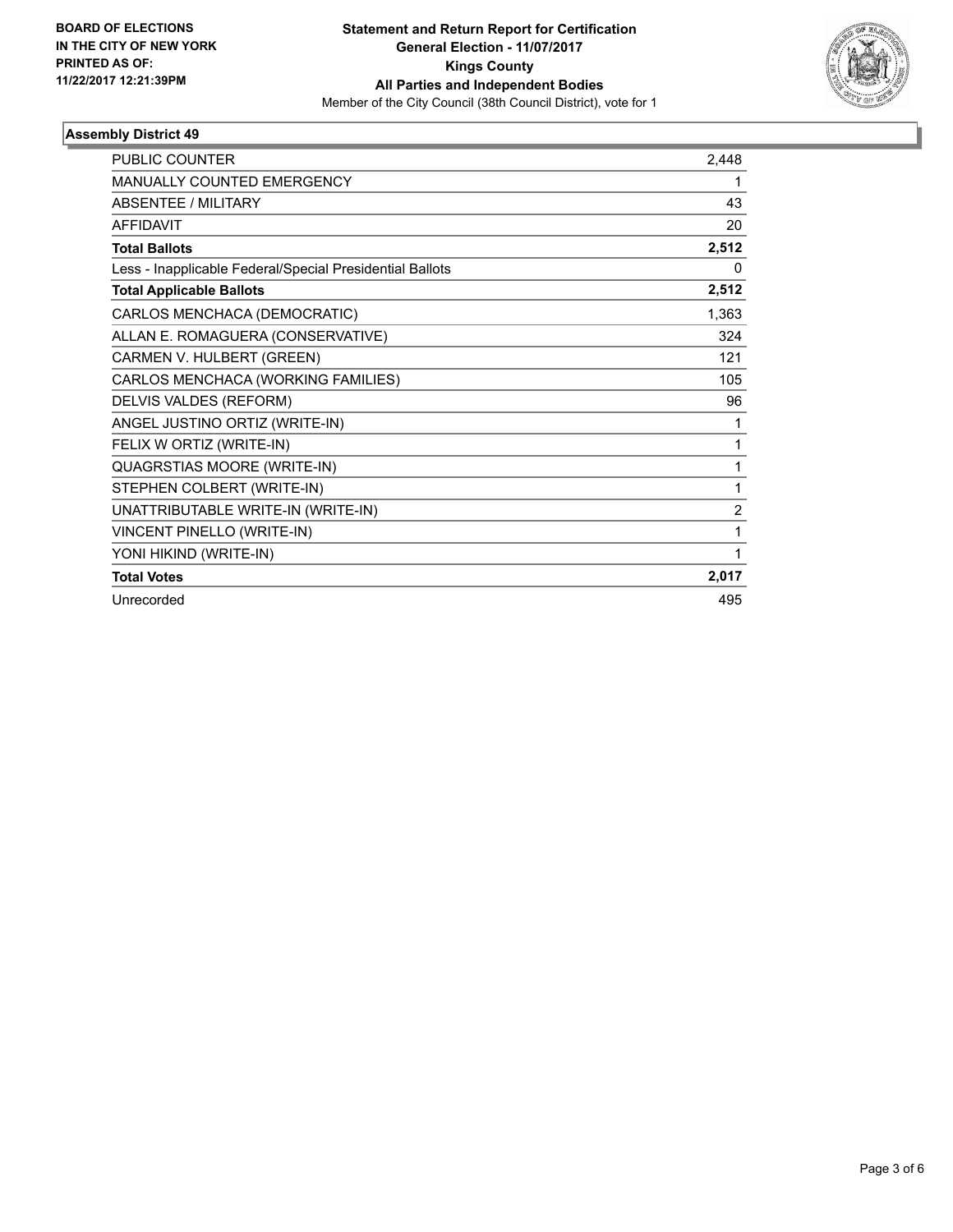

#### **Assembly District 51**

| <b>PUBLIC COUNTER</b>                                    | 9,839          |
|----------------------------------------------------------|----------------|
| <b>MANUALLY COUNTED EMERGENCY</b>                        | 58             |
| <b>ABSENTEE / MILITARY</b>                               | 123            |
| <b>AFFIDAVIT</b>                                         | 111            |
| <b>Total Ballots</b>                                     | 10,131         |
| Less - Inapplicable Federal/Special Presidential Ballots | 0              |
| <b>Total Applicable Ballots</b>                          | 10,131         |
| CARLOS MENCHACA (DEMOCRATIC)                             | 6,579          |
| ALLAN E. ROMAGUERA (CONSERVATIVE)                        | 489            |
| CARMEN V. HULBERT (GREEN)                                | 612            |
| CARLOS MENCHACA (WORKING FAMILIES)                       | 1,058          |
| DELVIS VALDES (REFORM)                                   | 359            |
| FELIX W ORTIZ (WRITE-IN)                                 | 7              |
| <b>GARY POPKIN (WRITE-IN)</b>                            | $\mathbf{1}$   |
| JOEL ACEVEDO (WRITE-IN)                                  | 1              |
| JOEL WEBER (WRITE-IN)                                    | 1              |
| JOHN F QUAGLIONE (WRITE-IN)                              | $\overline{2}$ |
| <b>JUSTIN BRANNAN (WRITE-IN)</b>                         | $\mathbf 1$    |
| KALMAN YEGER (WRITE-IN)                                  | 1              |
| MELISSA FRANCO BALLARD (WRITE-IN)                        | $\mathbf{1}$   |
| RAISY GANZ (WRITE-IN)                                    | $\mathbf 1$    |
| SALVADORE FUNDARO (WRITE-IN)                             | 1              |
| SAMUEL C MARCUS (WRITE-IN)                               | $\mathbf{1}$   |
| SARA GONZALEZ (WRITE-IN)                                 | $\overline{c}$ |
| UNATTRIBUTABLE WRITE-IN (WRITE-IN)                       | 5              |
| YONI HIKIND (WRITE-IN)                                   | 4              |
| <b>Total Votes</b>                                       | 9,126          |
| Unrecorded                                               | 1,005          |
| nhlv Dietrict 52                                         |                |

### **Assembly District 52**

| <b>PUBLIC COUNTER</b>                                    | 79 |
|----------------------------------------------------------|----|
| <b>MANUALLY COUNTED EMERGENCY</b>                        | 0  |
| <b>ABSENTEE / MILITARY</b>                               |    |
| AFFIDAVIT                                                | 2  |
| <b>Total Ballots</b>                                     | 82 |
| Less - Inapplicable Federal/Special Presidential Ballots | 0  |
| <b>Total Applicable Ballots</b>                          | 82 |
| CARLOS MENCHACA (DEMOCRATIC)                             | 64 |
| ALLAN E. ROMAGUERA (CONSERVATIVE)                        | 2  |
| CARMEN V. HULBERT (GREEN)                                | 1  |
| CARLOS MENCHACA (WORKING FAMILIES)                       | 8  |
| DELVIS VALDES (REFORM)                                   | 2  |
| <b>Total Votes</b>                                       | 77 |
| Unrecorded                                               | 5  |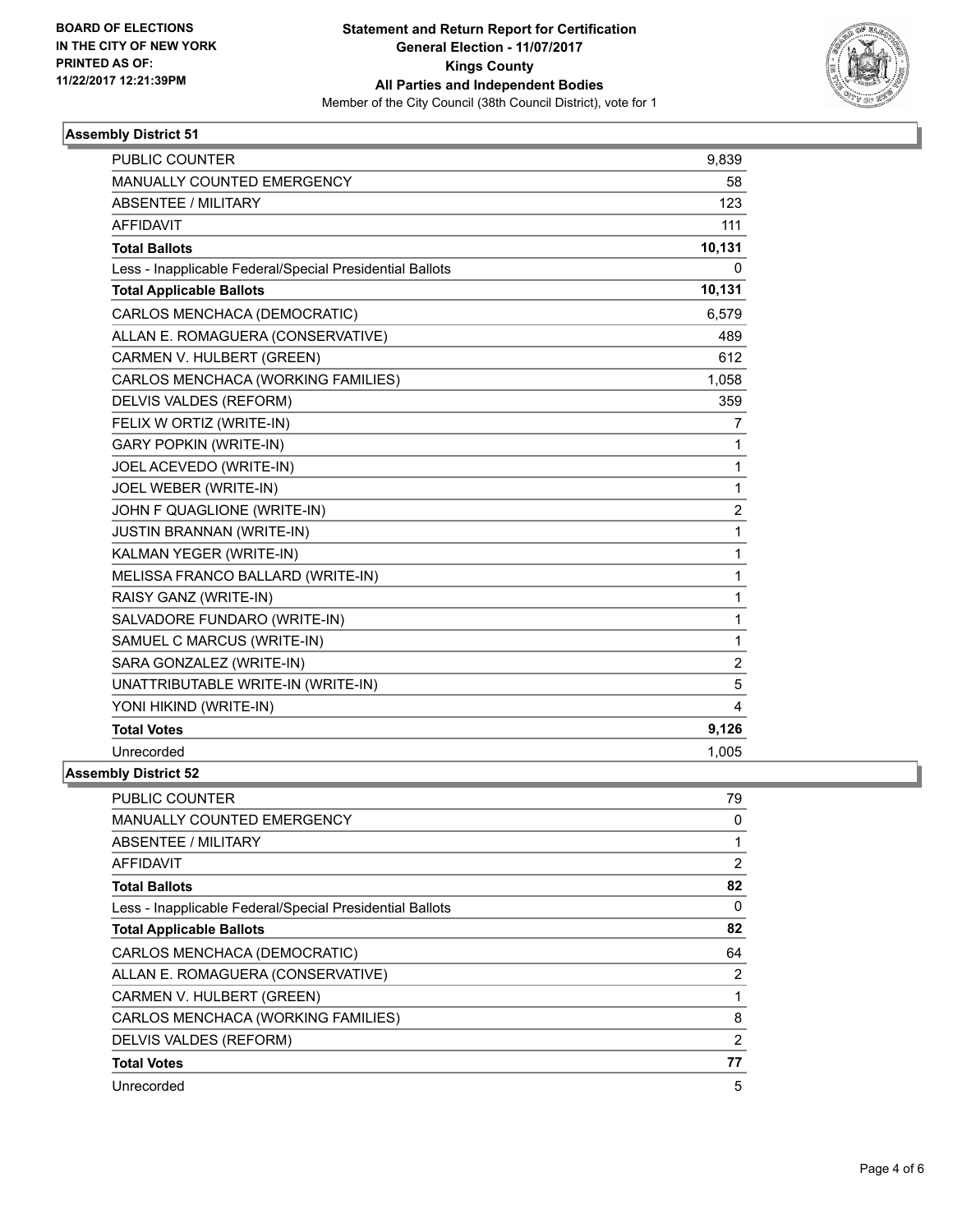

#### **Total for Member of the City Council (38th Council District) - Kings County**

| PUBLIC COUNTER                                           | 13,160                  |
|----------------------------------------------------------|-------------------------|
| MANUALLY COUNTED EMERGENCY                               | 59                      |
| <b>ABSENTEE / MILITARY</b>                               | 174                     |
| <b>AFFIDAVIT</b>                                         | 137                     |
| <b>Total Ballots</b>                                     | 13,530                  |
| Less - Inapplicable Federal/Special Presidential Ballots | 0                       |
| <b>Total Applicable Ballots</b>                          | 13,530                  |
| CARLOS MENCHACA (DEMOCRATIC)                             | 8,541                   |
| ALLAN E. ROMAGUERA (CONSERVATIVE)                        | 839                     |
| CARMEN V. HULBERT (GREEN)                                | 782                     |
| CARLOS MENCHACA (WORKING FAMILIES)                       | 1,294                   |
| DELVIS VALDES (REFORM)                                   | 460                     |
| ANGEL JUSTINO ORTIZ (WRITE-IN)                           | 1                       |
| FELIX W ORTIZ (WRITE-IN)                                 | 8                       |
| <b>GARY POPKIN (WRITE-IN)</b>                            | 1                       |
| JOEL ACEVEDO (WRITE-IN)                                  | 1                       |
| JOEL WEBER (WRITE-IN)                                    | $\mathbf{1}$            |
| JOHN F QUAGLIONE (WRITE-IN)                              | $\overline{\mathbf{c}}$ |
| <b>JUSTIN BRANNAN (WRITE-IN)</b>                         | $\mathbf{1}$            |
| KALMAN YEGER (WRITE-IN)                                  | 2                       |
| MELISSA FRANCO BALLARD (WRITE-IN)                        | 1                       |
| MOSHE CHAIM (WRITE-IN)                                   | 1                       |
| QUAGRSTIAS MOORE (WRITE-IN)                              | 1                       |
| RAISY GANZ (WRITE-IN)                                    | 1                       |
| SALVADORE FUNDARO (WRITE-IN)                             | $\mathbf 1$             |
| SAMUEL C MARCUS (WRITE-IN)                               | 1                       |
| SARA GONZALEZ (WRITE-IN)                                 | 2                       |
| STEPHEN COLBERT (WRITE-IN)                               | $\mathbf 1$             |
| UNATTRIBUTABLE WRITE-IN (WRITE-IN)                       | 7                       |
| <b>VINCENT PINELLO (WRITE-IN)</b>                        | 1                       |
| YONI HIKIND (WRITE-IN)                                   | 5                       |
| <b>Total Votes</b>                                       | 11,955                  |
| Unrecorded                                               | 1,575                   |